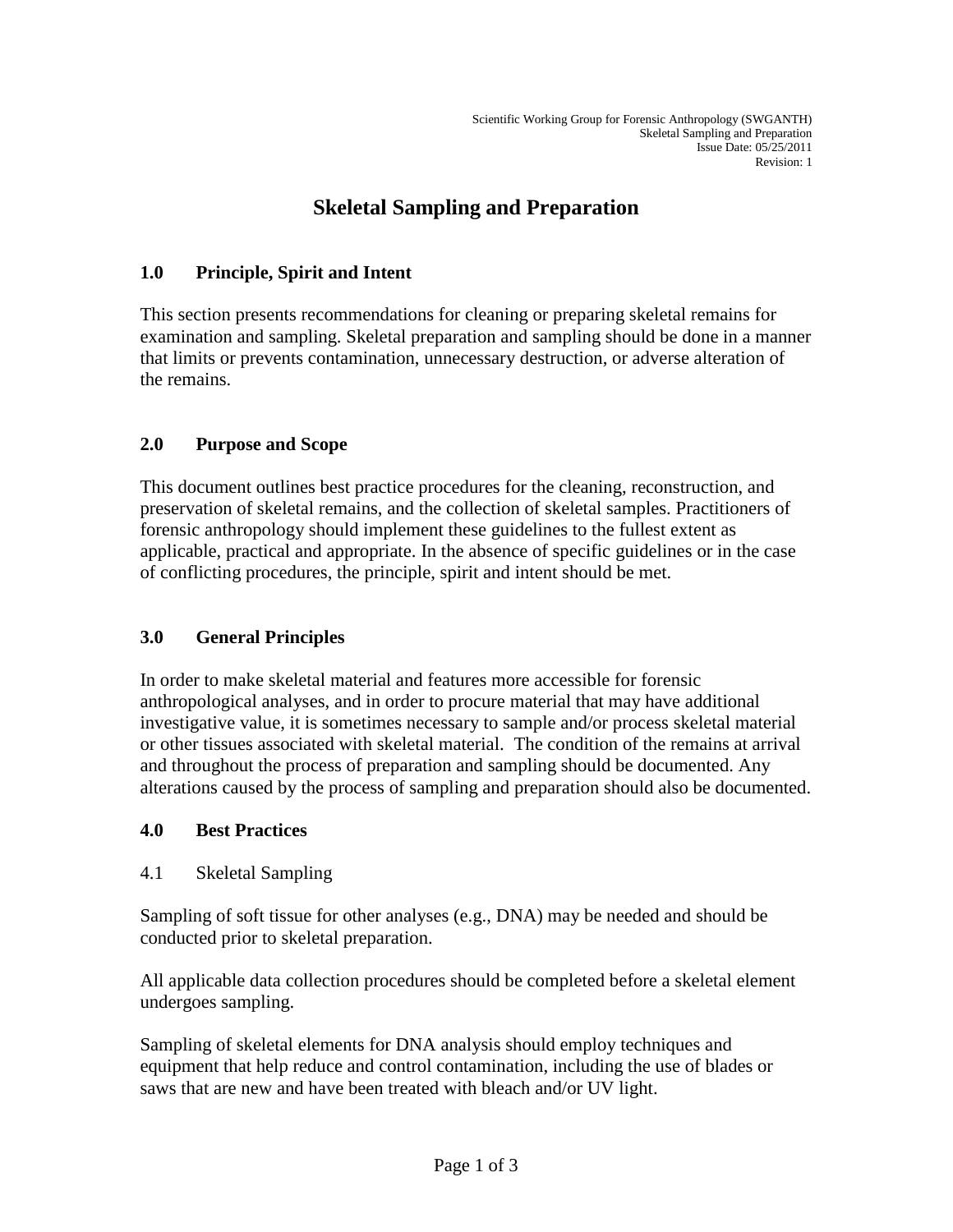#### 4.2 Skeletal Preparation (Processing)

There are three general approaches (mechanical, chemical, and entomological) in skeletal cleaning and preparation. The use of various methods and techniques within these methods is acknowledged and accepted. Decisions regarding preparation should include consideration for the types of analyses being conducted and whether or not analysis or long-term curation is the goal.

Care should be taken to allow discovery of additional evidence (*e.g.,* entomological, projectile) during processing. Any additional evidence should be handled in accordance with applicable procedures.

Radiographs should be taken on remains prior to processing to detect or visualize objects such as foreign material, sesamoids, and secondary ossification centers.

As much adhering soft tissue as possible should be removed without the use of tools. If tools are required in the removal of soft tissue and other materials, tools that will minimize alteration (cuts, scratches) should be used. Preferable tools include those made of wood or plastic, although it is recognized that tools such as scissors or scalpels may be necessary. All tools used in preparation and sampling should be documented. Coordination with appropriate agencies regarding the dispensation of soft tissue should be done prior to processing.

Any procedure used to macerate the soft tissue is acceptable as long as it does NOT:

- Alter the dimensions of the bone
- Deteriorate the surfaces of the bone
- Introduce artifacts
- Change the structure of the bone
- Render the bone unsafe or unstable for handling
- Render the bone unfit for other analyses (e.g., DNA analysis).
- Create opportunity for commingling of cases.
- Destroy chain of custody and security.

Upon completion of skeletal preparation, skeletal elements should be labeled.

In the event that remains require reconstruction, the process and materials used should be documented. Any reconstruction methods or materials used should be reversible.

#### **5.0 Unacceptable Practices**

The following practices are considered unacceptable and should be avoided when processing and sampling skeletal remains:

> Use of chemicals that damage or destroy bone or DNA. For example, bleach, hydrogen peroxide, and formalin may be used in some